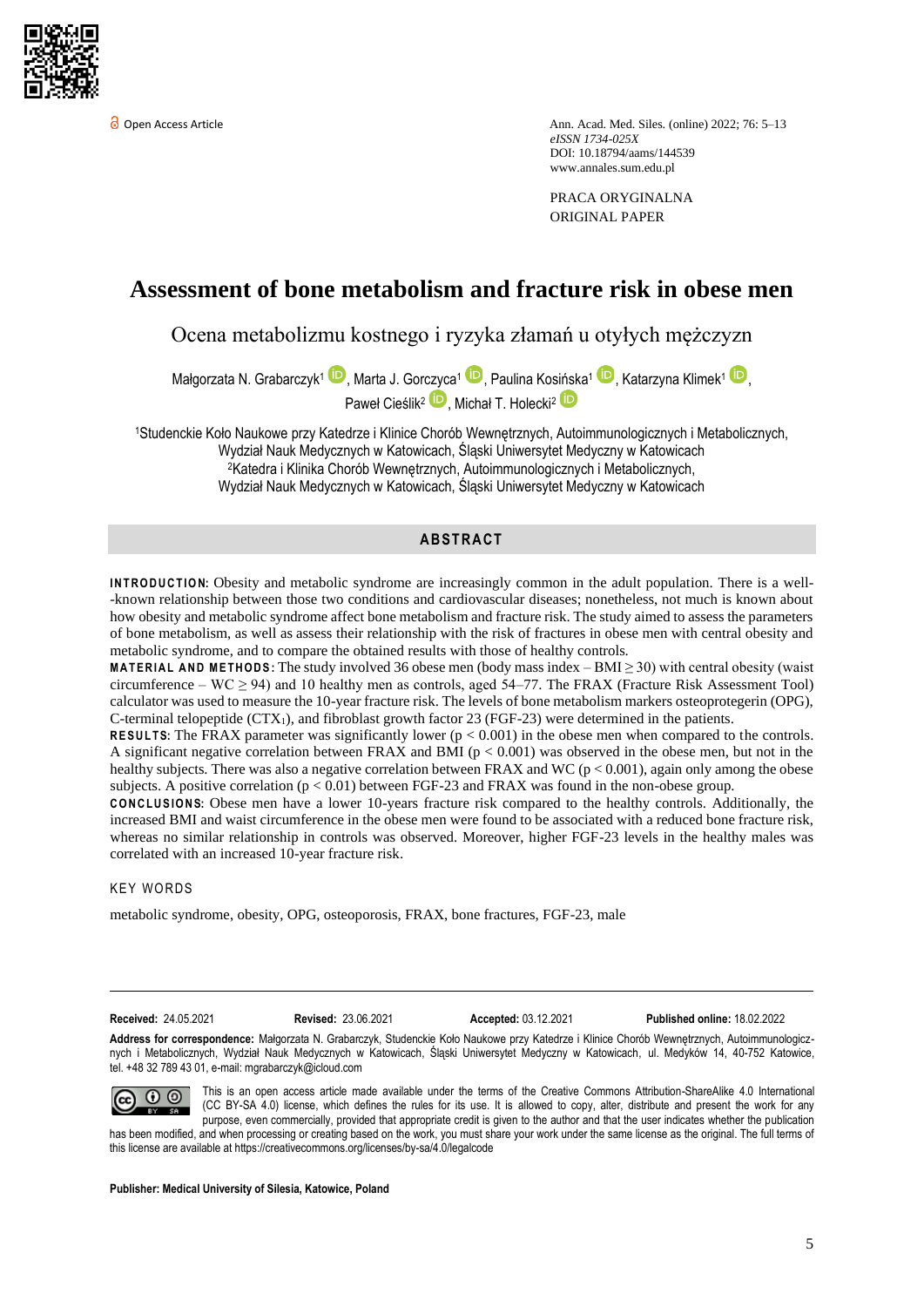

# **STRESZCZENIE**

**W S T ĘP:** Otyłość oraz zespół metaboliczny coraz częściej występują w populacji osób dorosłych. Powszechnie znany jest związek wymienionych zaburzeń ze zwiększonym prawdopodobieństwem wystąpienia chorób układu sercowo-naczyniowego, jednakże mniej oczywisty jest ich wpływ na metabolizm kostny oraz ryzyko złamań. Celem badania była ocena parametrów metabolizmu kostnego, ich związku z ryzykiem złamań u otyłych mężczyzn z otyłością brzuszną oraz zespołem metabolicznym, a także porównanie uzyskanych wyników z wynikami osób zdrowych.

**M A T E R I A Ł I M E T O D Y :** W badaniu wzięło udział 36 otyłych mężczyzn (*body mass index* – BMI ≥ 30) ze współistniejącą otyłością trzewną (obwód talii – *waist circumference* – WC ≥ 94) oraz 10 zdrowych mężczyzn z grupy kontrolnej, w wieku 54–77 lat. Do oceny ryzyka złamań zastosowano kalkulator FRAX (Fracture Risk Assessment Tool). U pacjentów oznaczono stężenia markerów metabolizmu kostnego: osteoprotegeryny (OPG), C-końcowego usieciowanego telopeptydu łańcucha kolagenu typu I (CTX1) oraz czynnika wzrostu fibroblastów 23 (*fibroblast growth factor 23* – FGF-23).

**W Y N I KI:** U osób otyłych FRAX był istotnie niższy (p < 0,001) niż w grupie kontrolnej. Zaobserwowano ujemną korelację między FRAX i BMI (p < 0,001) u otyłych mężczyzn. U zdrowych osób taka korelacja nie wystąpiła. Jedynie u osób otyłych stwierdzono również ujemną korelację między FRAX i WC (p < 0,001). Obecnej w grupie osób zdrowych pozytywnej korelacji (p < 0,01) między FGF-23 i FRAX nie obserwowano u otyłych mężczyzn.

**W N I O S K I:** U otyłych mężczyzn stwierdzono mniejsze 10-letnie ryzyko złamań w porównaniu z osobami zdrowymi. Dodatkowo wykazano, że w grupie pacjentów otyłych większe BMI oraz obwód talii wiązały się z mniejszym ryzykiem złamań kości, natomiast u osób bez otyłości taka zależność nie występowała. Ponadto u zdrowych mężczyzn większe stężenie FGF-23 było skorelowane ze zwiększonym 10-letnim ryzykiem złamań.

### **KEY WORDS**

zespół metaboliczny, otyłość, OPG, osteoporoza, FRAX, złamania, FGF-23, mężczyźni

# **INTRODUCTION**

Obesity and osteoporosis are both associated with a sedentary lifestyle, low level of physical activity, improper diet, and aging [1,2]. The rising occurrence of both conditions has been a subject of interest among researchers for many years. However, the results of studies on the relationship between osteoporosis and obesity are still controversial.

According to the results of the WOBASZ II (Wieloośrodkowe Ogólnopolskie Badanie Stanu Zdrowia Ludności, edycja II) study, approximately 25% of adult women and 24.4% of adult men in Poland were obese [3]. World Health Organization (WHO) defined obesity as a body mass index (BMI) equal to  $30 \text{ kg/m}^2$  or above [4]. Moreover, BMI is a simple, widely available indicator, which correlates with the percentage of body fat [5]. Nevertheless, this may not be fully accurate as it does not consider gender differences, nor does it distinguish between fat and muscle mass; additionally, it may be less sensitive in children and the elderly [6,7].

Metabolic syndrome (MS) is defined as a set of interconnected factors that directly increase the risk of atherosclerosis, type 2 diabetes (DMT2), and secondary cardiovascular complications, and the most important component of MS is central obesity [8]. According to the International Diabetes Federation, MS is present if the patient has central obesity (defined as abnormal, ethnicity-specific waist circumference (WC), which is  $\geq 80$  cm for European women and  $\geq 94$  cm for European men) plus two or more of the following criteria:

- − triglycerides (TG) ≥ 150 mg/dL or specific treatment for this lipid abnormality,
- high density lipoprotein cholesterol (HDL-C)  $<$  50 mg/dL in females and  $<$  40 mg/dL in males or specific treatment for this lipid abnormality,
- blood pressure (BP)  $\geq$  130/ $\geq$  85 mmHg or treatment of previously diagnosed hypertension,
- fasting glucose  $\geq 100$  mg/dL or previously diagnosed DMT2 [8].

Osteoporosis is a systemic skeletal disease characterized by reduced bone mineral density (BMD), leading to an increased risk of fractures. A person with osteoporosis may suffer a bone fracture after an injury that in healthy persons a fracture usually would not occur [9].

Nonetheless, the majority of fractures occur in patients who do not fulfill the WHO criteria of osteoporosis [10,11]. Thus, the densitometry is not sensitive enough to predict the risk of fracture. The FRAX (Fracture Risk Assessment Tool) algorithm is used to assess the 10- -year probability of a major osteoporotic fracture. This tool merges the clinical risk factors and BMD at the femoral neck to identify the patients who ought to be treated [12,13].

Osteoprotegerin (OPG) is a protein that inhibits the differentiation and maturation of osteoclasts, inhibits the activity of mature osteoclasts and their precursor cells by inducing their apoptosis. OPG suppresses the maturation of osteoclasts by its fusion with RANKL (receptor activator of nuclear factor κB ligand) and blocks interactions between RANKL and RANK [14]. OPG plays an osteoprotective role and its production is stimulated by estrogens [15]. Therefore, we included OPG to determine whether it can be a reliable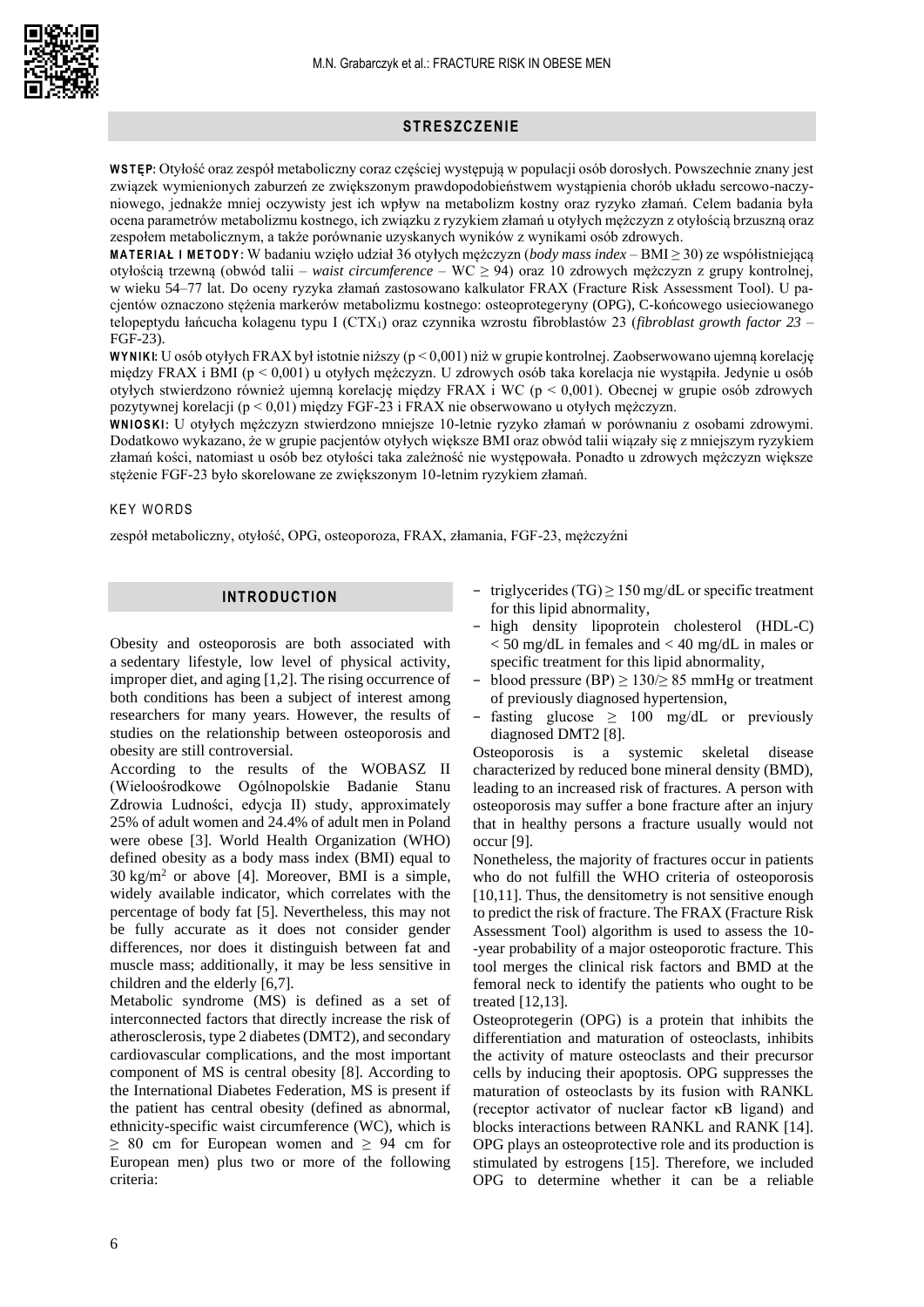

biomarker of low BMD and osteoporosis in men, as it can be for postmenopausal women [16].

Fibroblast growth factor 23 (FGF-23) is a hormone that regulates serum phosphate and  $1,25(OH)_2D_3$  levels. FGF-23 reduces the concentration of phosphate by inhibiting reabsorption in proximal tubules and also inhibits the 1-alpha-hydroxylation of  $25$ -OH-D<sub>3</sub> [17]. FGF-23 acts as an inhibitor of bone mineralization [17]. C-terminal telopeptide  $(CTX_1)$ , produced by active osteoclasts, is one of the best indicators of bone resorption [18]. The intensification of bone turnover is associated with a higher serum level of  $CTX_1$  [18]. Combining the measurement of BMD, FRAX, and bone turnover markers may improve the evaluation of fracture risk, especially in those treated with antiresorptive treatment [19].

Both MS and bone fracture are important problems in middle-aged and older adults, which cause a deterioration in the quality of life and lead to an increase in mortality. Obesity is both strongly associated with and has an impact on bone metabolism [20]. It was also demonstrated that MS can be an additional risk factor for osteoporotic fractures [21]. The authors found that when adjusted for BMI, the BMD in patients with MS was lower than in those without. Additionally, patients with MS, despite a higher number of observed falls, had a lower number of fractures. Studies of bone metabolism in obese men are rare, and little information is available about the effects of MS on bone metabolism in men.

The study aimed to:

- − ascertain whether bone metabolism is affected in obese patients with central obesity in comparison to patients with additional MS risk factors in relation to healthy controls,
- − evaluate the OPG, FGF-23, and CTX<sup>1</sup> concentrations in obese subjects with central obesity, MS, and healthy controls,
- − assess the probability of serious osteoporotic fracture (FRAX) in obese men.

## **MATERIAL AND METHODS**

The study group consisted of 36 obese men with coexisting central obesity (all obese group;  $N = 36$ , BMI = 33.80  $\pm$  3.53 kg/m<sup>2</sup>, aged 61.06  $\pm$  5.62 years) from the Outpatient Weight Management Clinic.

The study group was divided into 2 subgroups: obese patients with central obesity (N = 18, BMI = 33.40  $\pm$ 3.76 kg/m<sup>2</sup>, aged  $60.39 \pm 5.76$  years) and obese patients with metabolic syndrome (N = 18, BMI = 34.19  $\pm$ 3.35 kg/m<sup>2</sup>, aged 61.72  $\pm$  5.56 years).

The inclusion criteria in the subgroup of obese patients with central obesity were:

- − WC ≥ 94 cm,
- $-$  BMI  $\geq$  30 kg/m<sup>2</sup>,
- − stable body weight within 3 months prior to the study,
- − normal lipid profile and glucose,
- − BP < 130/85 mmHg,
- no history of chronic inflammatory diseases,
- no drugs affecting bone metabolism,

− informed consent to participate in the study.

The inclusion criteria in the subgroup of obese patients with MS were:

- $-$  BMI  $\geq$  30 kg/m<sup>2</sup>,
- − WC ≥ 94 cm,

and coexistence 2 of 4 of the following abnormalities:

- − serum TG level > 150 mg/dL,
- − serum HDL-C level < 40 mg/dL in men and < 50 mg/dL in women or specific treatment for this lipid abnormality,
- − BP ≥ 130/≥ 85 mmHg or treatment of previously diagnosed hypertension,
- − fasting glucose serum level ≥ 100 mg/dL or previously diagnosed DMT2.

The control group consisted of 10 age-matched, healthy, non-obese men with  $WC < 94$  cm  $(N = 10$ , BMI =  $24.32 \pm 1.48$  kg/m<sup>2</sup>, aged  $59.7 \pm 5.93$  years).

#### **Measurements**

The weight and height were measured in the fasting state by a medical electronic scale (RADWAG). BMI was calculated using the following formula:  $BMI = body weight (kg)/height (m<sup>2</sup>)$ . WC was measured midway between the lower costal margin and the superior iliac crest. Hip circumference (HC) was measured at the widest part of the hip at the level of the greater trochanter. Blood pressure measurements were made using a standard sphygmomanometer cuff (12 x 23 cm) on the left forearm after the patient spending 10 minutes in the sitting position.

### **Laboratory tests**

Laboratory tests were conducted at the Department of Pathophysiology, Medical University of Silesia in Katowice. The serum parathyroid hormone (PTH) concentration and C-terminal telopeptide of type I collagen  $(CTX_1)$  was determined by an electrochemiluminescence immunoassay (Elecsys, Roche Diagnostics GmbH, Germany). The serum concentration of 25-OH-D<sup>3</sup> was determined by the radioimmunoassay technique (RIA) (Bio Source- -EUROPE SA, Nivelles, Belgium). The serum concentrations of total calcium, inorganic phosphate, glucose, and lipids were determined by spectrophotometry (Point Scientific Inc., Michigan, USA). The serum concentration of FGF-23 was ascertained by ELISA (Immuntopics, San Clemente, USA). The serum concentration of OPG was ascertained by ELISA (Biovendor, Modřice, Czech Republic).

## **FRAX assessment**

The 10-year probability of a major osteoporotic fracture was estimated by the WHO recommendations based on the FRAX [13]. The University of Sheffield launched the FRAX tool in 2008 [12].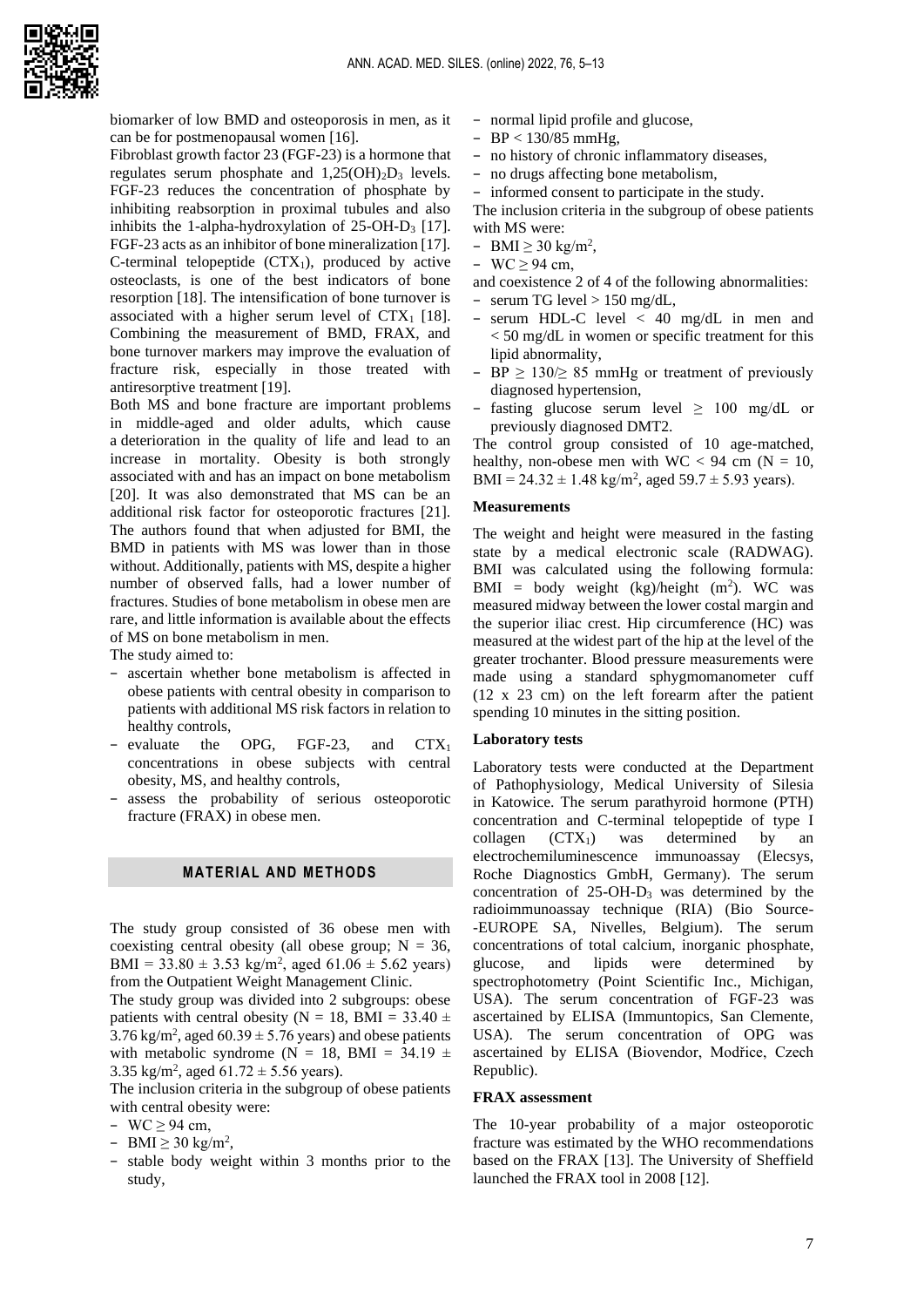

#### **Statistical analysis**

The values are presented as means and standard deviations. The comparison between the control and all obese group was made by the Mann-Whitney U test. On the other hand, the comparison between the control as well as the metabolic-obese and simple obese subgroups was made by the ANOVA Kruskal-Wallis test. Correlation coefficients R were obtained according to Spearman's rank correlation coefficient. P < 0.05 was considered statistically significant. All the statistical analyses were performed using STATISTICA 10 PL software.

# **RESULTS**

The characteristics of the studied control and the all obese subgroups are presented in Table I.

The patients from the study group and control group were all the same age. The study group had higher anthropometric parameters (body weight, BMI, WC, HC), fasting blood glucose ( $p < 0.001$ ), and creatinine

**Table I.** Characteristics of studied groups

concentration ( $p < 0.05$ ) compared to the control group. The differences between the groups in the total cholesterol (TCh), low density lipoprotein cholesterol (LDL-C), HDL-C, TG were not statistically significant. Among the markers of bone metabolism, a lower serum OPG concentration  $(p < 0.01)$  and higher phosphate concentration  $(p < 0.01)$  were found in the all obese group compared to the control group. Moreover, there was a significant difference in the OPG concentration between the obese patients with MS, obese men with central obesity, and the controls. Nonetheless, there were no statistically significant differences between FGF-23, CTX1, PTH, calcium, and 25-OH-D3. FRAX was significantly ( $p < 0.001$ ) lower in the all obese group (FRAX =  $1.66 \pm 0.32\%$ ) than in the healthy controls (FRAX =  $2.08 \pm 0.33\%$ ). Moreover, we noticed a strong positive correlation between FRAX and age  $(R = 0.68; p < 0.001)$  as well as a strong negative correlation between FRAX and BMI  $(R =$  $-0.67$ ;  $p < 0.001$ ) in the group of all obese men. Among the healthy subjects, the correlation between FRAX and age was even stronger ( $R = 0.87$ ;  $p < 0.001$ ), but no relation was observed between FRAX and BMI.

| <b>Parameters</b>            | Control group<br>$(N = 10)$ | All obese group<br>$(N = 36)$ | U            | Obese men with<br>central obesity<br>$(N = 18)$ | Obese men with MS<br>$(N = 18)$ | <b>KW</b>    |
|------------------------------|-----------------------------|-------------------------------|--------------|-------------------------------------------------|---------------------------------|--------------|
| Anthropometric parameters    |                             |                               |              |                                                 |                                 |              |
| Age $(y)$                    | $59.70 \pm 5.93$            | $61.06 \pm 5.62$              | ns           | $60.39 \pm 5.76$                                | $61.72 \pm 5.56$                | ns           |
| BMI (kg/m <sup>2</sup> )     | $24.32 \pm 1.48$            | $33.80 \pm 3.53$              | $***$        | $33.40 \pm 3.76$                                | $34.19 \pm 3.35$                | $***$        |
| Body mass (kg)               | $75.00 \pm 8.92$            | $100.24 \pm 13.45$            | $***$        | $100.19 \pm 15.92$                              | $100.28 \pm 10.90$              | $***$        |
| WC (cm)                      | $86.10 \pm 4.82$            | $114.44 \pm 13.39$            | $***$        | $114.56 \pm 13.13$                              | $114.33 \pm 14.03$              | $***$        |
| $HC$ (cm)                    | $88.50 \pm 7.50$            | $112.86 \pm 14.25$            | $***$        | $115.44 \pm 16.42$                              | $110.28 \pm 11.59$              | $***$        |
| <b>Biochemical factors</b>   |                             |                               |              |                                                 |                                 |              |
| $TCh$ (mg%)                  | $164.70 \pm 45.89$          | $200.64 \pm 44.38$            | ns           | $202.83 \pm 49.66$                              | $198.44 \pm 39.74$              | ns           |
| $HDL-C$ (mg%)                | $40.00 \pm 22.38$           | $43.22 \pm 6.95$              | ns           | $41.44 \pm 5.98$                                | $45.00 \pm 7.54$                | ns           |
| $LDL-C$ (mg%)                | $106.60 \pm 36.92$          | $125.97 \pm 34.51$            | ns           | $128.00 \pm 37.54$                              | $123.94 \pm 32.15$              | ns           |
| TG (mg%)                     | $124.10 \pm 41.77$          | $151.11 \pm 65.68$            | ns           | $150.67 \pm 52.28$                              | $151.56 \pm 78.41$              | ns           |
| Glucose (mg%)                | $84.20 \pm 14.50$           | $114.53 \pm 41.23$            | $***$        | $95.11 \pm 13.55$                               | $133.94 \pm 50.18$              | $***$        |
| Creatinine (mg%)             | $0.83 \pm 0.23$             | $1.03 \pm 0.20$               | $\star$      | $0.96 \pm 0.11$                                 | $1.11 \pm 0.25$                 | $\star$      |
| Bone metabolism markers      |                             |                               |              |                                                 |                                 |              |
| OPG (pmol/l)                 | $9.31 \pm 4.55$             | $5.25 \pm 4.03$               | $\star\star$ | $5.24 \pm 4.19$                                 | $5.25 \pm 3.98$                 | $^\star$     |
| $CTX1$ (ng/ml)               | $0.39 \pm 0.17$             | $0.42 \pm 0.20$               | ns           | $0.42 \pm 0.16$                                 | $0.42 \pm 0.24$                 | ns           |
| PTH (pg/ml)                  | $32.51 \pm 14.10$           | $38.78 \pm 19.41$             | ns           | $35.62 \pm 19.90$                               | $41.93 \pm 18.93$               | ns           |
| 25-OH-D <sub>3</sub> (ng/ml) | $30.66 \pm 10.22$           | $27.00 \pm 20.16$             | ns           | $28.61 \pm 20.58$                               | $25.39 \pm 20.19$               | ns           |
| Calcium (mq%)                | $2.19 \pm 0.30$             | $2.23 \pm 0.39$               | ns           | $2.28 \pm 0.19$                                 | $2.19 \pm 0.52$                 | ns           |
| Phosphates (mg%)             | $1.02 \pm 0.34$             | $1.79 \pm 0.78$               | $\star\star$ | $1.71 \pm 0.95$                                 | $1.87 \pm 0.57$                 | $\star\star$ |
| FGF-23 (ng/ml)               | $(N = 8)$ 19.04 $\pm$ 15.61 | $(N = 26)$ 24.81 $\pm$ 23.71  | ns           | $(N = 15)$ 25.12 $\pm$ 24.95                    | $(N = 11)$ 24.38 ± 23.10        | ns           |
| <b>FRAX (%)</b>              | $2.08 \pm 0.33$             | $1.66 \pm 0.32$               | $***$        | $1.66 \pm 0.25$                                 | $1.67 \pm 0.38$                 | $***$        |

The comparison between the control and the all obese group was made by the Mann-Whitney U test (U). On the other hand, the comparison between the control group and both obese subgroups was made by the ANOVA Kruskal-Wallis test (KW); \*  $p < 0.05$ , \*\*  $p < 0.01$ , \*\*\*  $p < 0.001$ , ns – non significant, N – number of subjects, BMI – body mass index, WC – waist circumference, HC – hip circumference, TCh – total cholesterol, HDL-C – high density lipoprotein cholesterol, LDL-C – low density lipoprotein cholesterol, TG – triglycerides, OPG – osteoprotegerin, CTX<sub>1</sub> – C-terminal telopeptide, PTH – parathyroid hormone, FGF-23 – fibroblast growth factor 23, FRAX – Fracture Risk Assessment Tool.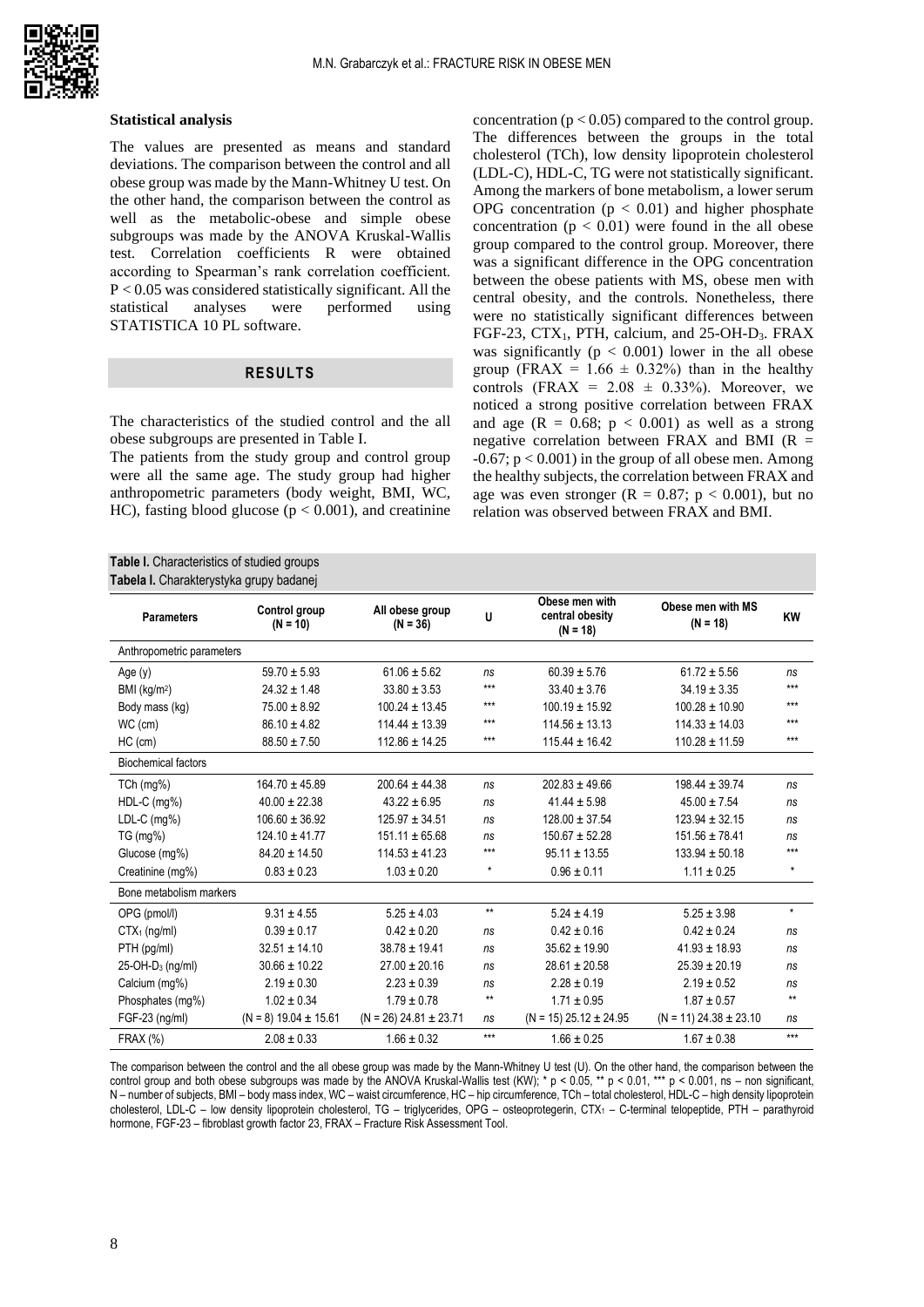

Fig. 1. FRAX in all obese men with central obesity and control group. **Ryc. 1.** FRAX u otyłych mężczyzn z otyłością centralną i w grupie kontrolnej.



**Fig. 2.** FRAX in obese men with central obesity, obese men with MS, and control group. **Ryc. 2.** FRAX u otyłych mężczyzn z otyłością centralną, otyłych mężczyzn z zespołem metabolicznym oraz w grupie kontrolnej.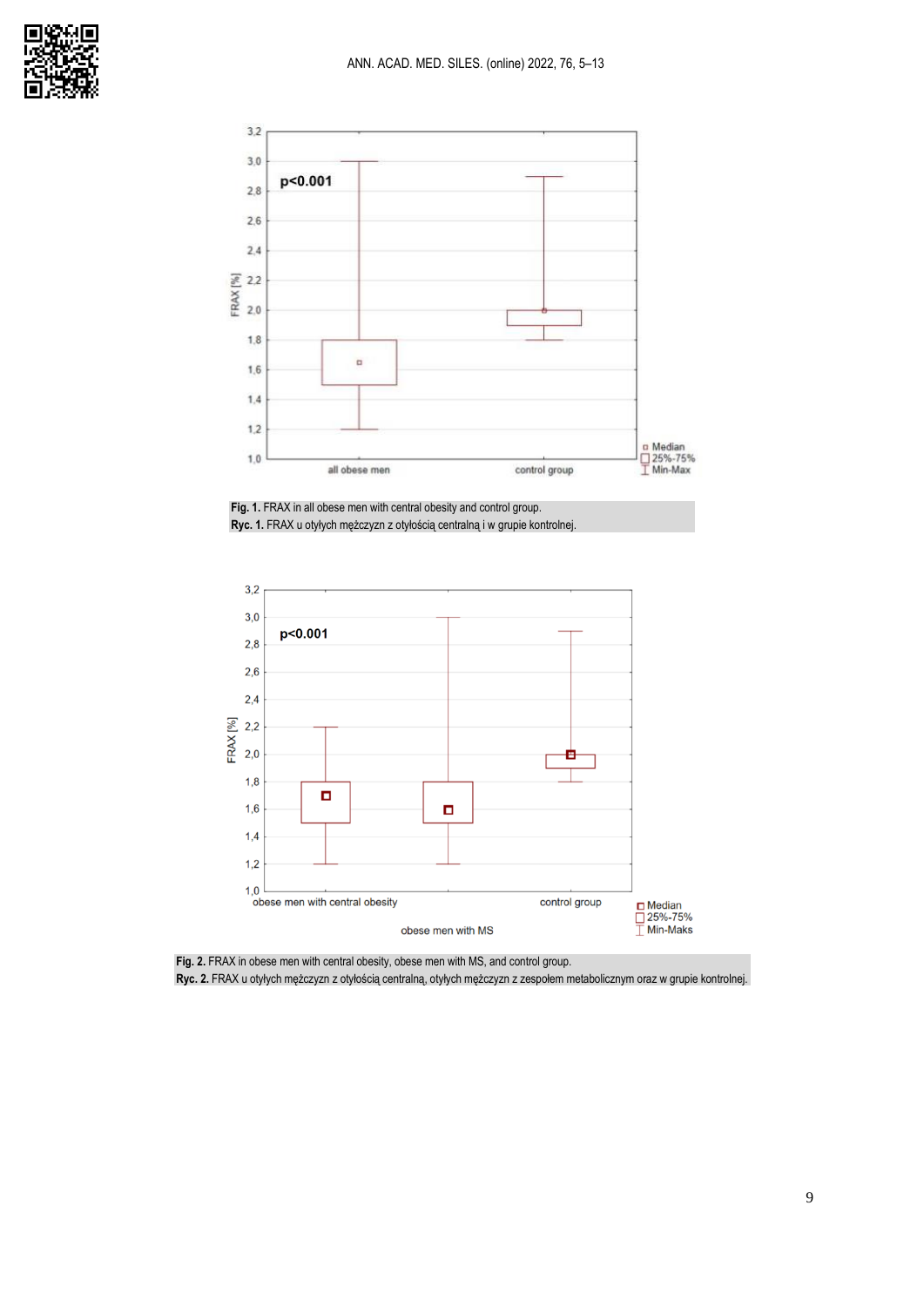

**Fig. 3.** Correlation between waist circumference and FRAX in all obese men. **Ryc. 3.** Korelacja między obwodem talii i wskaźnikiem FRAX w grupie wszystkich otyłych.



**Fig. 4** Correlation between BMI and FRAX in all obese men. **Ryc. 4.** Korelacja między BMI i wskaźnikiem FRAX w grupie wszystkich otyłych.

We observed a negative correlation between FRAX and WC in the all obese group ( $R = -0.56$ ;  $p < 0.001$ ), in the obese men with central obesity ( $R = -0.69$ ;  $p < 0.01$ ), and also in the obese subjects with MS ( $R = -0.55$ ; p < 0.05). Furthermore, we observed a negative correlation between FRAX and HC in the all obese group ( $R = -0.39$ ;  $p < 0.05$ ) and in the obese subjects with MS ( $R = -0.60$ ;  $p < 0.01$ ). OPG was positively correlated with WC ( $R = 0.50$ ;  $p < 0.05$ ) in the obese subjects with MS. A positive correlation was also noticed between FRAX and FGF-23  $(R = 0.84)$ ;  $p < 0.01$ ) in the healthy subjects from the control group, but it was not observed in the obese patients.

In the healthy subjects, we observed a negative correlation between PTH and body mass  $(R = -0.70)$ ;  $p < 0.05$ ) as well as between PTH and BMI (R = -0.64;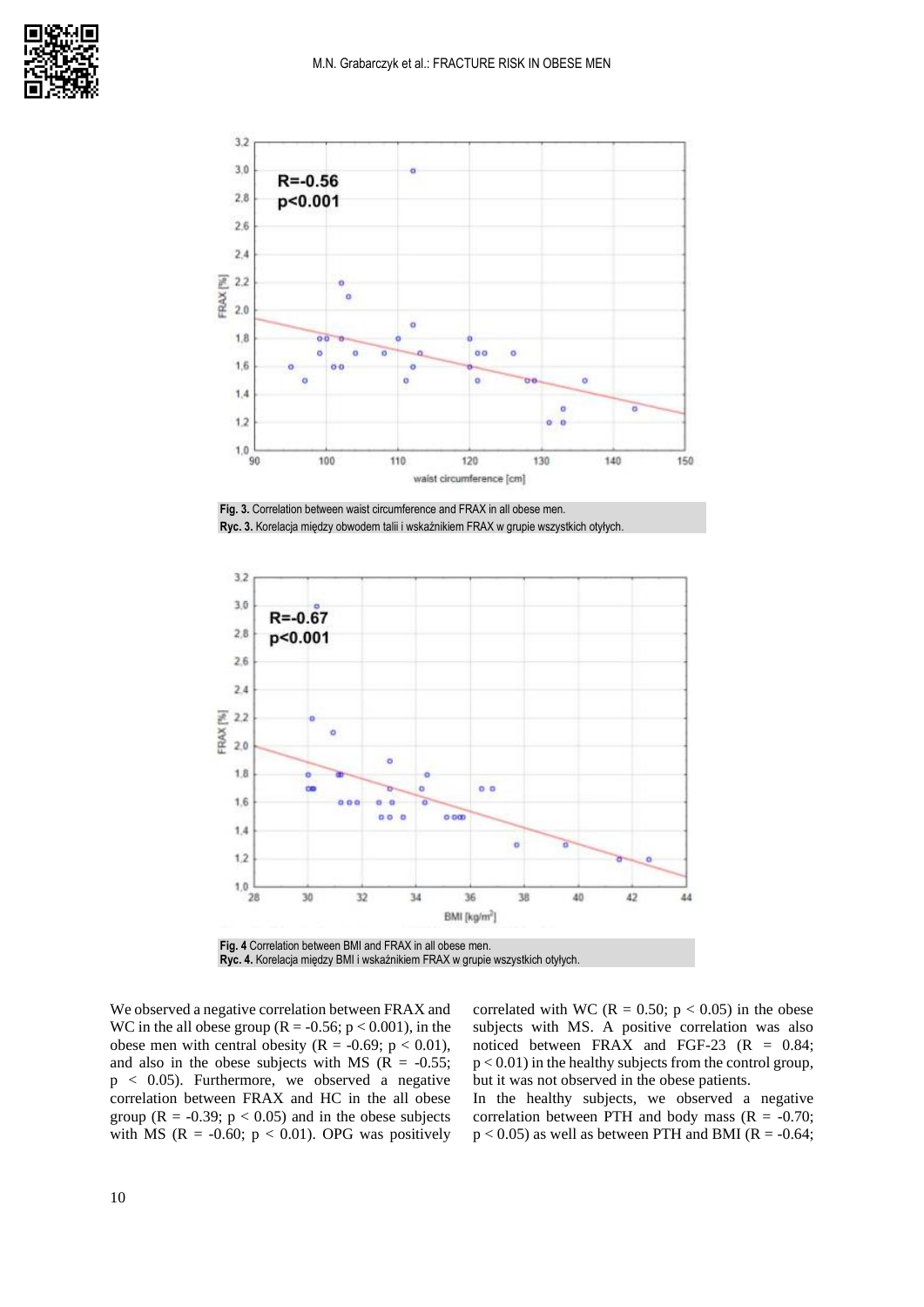

 $p < 0.05$ ), and these correlations were not observed among the obese.

# **DISCUSSION**

Assessing bone metabolism in men with MS is complicated because each simple element of MS may have a different and sometimes contrary impact on bone metabolism [20]. It was demonstrated that MS can be an additional risk factor for osteoporotic fractures [21]. Moreover, the incidence of osteoporotic non-vertebral fractures was higher in the participants with MS. Szulc et al. [20] reported the existence of an association between BMD and abdominal obesity in patients with MS; nevertheless, no correlation of BMD with the other components of MS was noticed. A lower risk of fracture was related to hypertriglyceridemia and it was the most predictive of reduced fracture risk among all the MS components. Additionally, the patients with MS, despite an observed higher number of falls, had a lower number of fractures.

In general, our study demonstrated that obese men have a lower 10-year fracture risk that is correlated with age. The increase in fracture risk in elderly subjects can be explained by bone loss associated with the hormonal consequences of aging such as lower serum estrogen and testosterone, both of which regulate bone renewal [22]. Progressively decreasing BMD with age results in a higher FRAX parameter [23]. An elevated BMI in obese patients increases bone load and consequently has a protective impact on BMD. Several ways have been proposed. As a response to mechanical load, a larger weight can stimulate bone formation and increase bone mass [24]. Obesity is associated with a decreased sex hormone-binding globuline (SHBG) concentration, lower total testosterone, and increasing levels of circulating estradiol [25,26]. Also, testosterone conversion by aromatase to E2 (estradiol) in adipose tissue increases the estrogen fraction, which may have a positive impact on bone metabolism [22,25]. Obesity-induced insulin resistance and hyperinsulinemia increase the IGF-1 concentration, which stimulates osteoblastic proliferation [27].

Fracture risk was assessed by the FRAX index, which is specific to osteoporotic fractures. It means we do not take into account traumatic fractures, where lower risk could interlink a sedentary lifestyle, a low level of physical activity and a lower tendency to perform extreme sports or the protective effect of fatty tissue in the obese. The research focused on bone metabolism changes, the relationship between them and increased body weight. It is worth mentioning that in both subgroups (metabolic and simple obesity) the FRAX parameter was less than 5%, which means a low 10-year probability of major osteoporosis-related fractures.

A higher WC is correlated with a lower FRAX parameter in all the obese men, but not in the healthy subjects. A negative relationship between osteoporosis and central obesity was proved by a study conducted by Chang et al. [28], but only in women. In contrast, a meta-analysis conducted by Sadeghi et al. [29] shows that central obesity is positively associated with a risk of hip fracture in both men and women. In the study by Meyer et al. [30], the researchers found that central obesity was associated with an increased risk of hip fracture in women, but not in men. On the other hand, in the study by Ornstrup et al. [31], it was shown that among obese men with MS, those with higher visceral fat accumulation frequently had osteopenia at the hip. The groups did not differ in terms of WC, but rather visceral fat accumulation, which was assessed quantitatively by MRI in cm<sup>3</sup>. Due to the inconclusive results of different studies, our findings should be verified in larger epidemiological studies in the future. The current study reported a lower OPG concentration in obese men than in the healthy controls. The obese subjects generally are more insulin-resistant, resulting in a lower OPG, which is inversely correlated with fasting glucose, insulin, and insulin sensitivity (HOMA-IR) [32]. Surprisingly, the concentration of OPG in the subgroup with MS was positively correlated with WC. Nonetheless, as we mentioned before, the reason for this may be the fact that visceral fat accumulation increases aromatase activity and leads to higher estrogen levels [25], which stimulates OPG production [33].

Previously, researchers proved that obese people have significantly higher serum FGF-23 levels compared to the non-obese population [34]. This association was particularly important in subjects with central obesity. In our study, we also observed this relation, but without statistical significance, probably because of the small size of our group. In many studies, the dependence between fracture risk and FGF-23 is not unequivocal. We found that in the healthy subjects, FGF-23 was positively correlated with FRAX. Similar results were presented in research involving elderly men, where a higher level of FGF-23 was associated with an increased fracture risk. That relation was even stronger when the FGF-23 level was above the cut-off point of 55.7 pg/ml [35]. Also, among elderly men with chronic kidney disease (CKD), it was observed that the FGF-23 level was independently associated with vertebral fracture probability [36]. Contrary to these outcomes, Isakova et al. [37] reported that a higher level of FGF-23 was not associated with a higher risk of fracture in older subjects with low CKD prevalence. Jovanovich et al. [38] reported that in elderly men, a higher level of FGF-23 was associated with a higher BMD, but was not associated with a higher risk of hip fracture in men and women, and the results were not different in patients with CKD. Taking into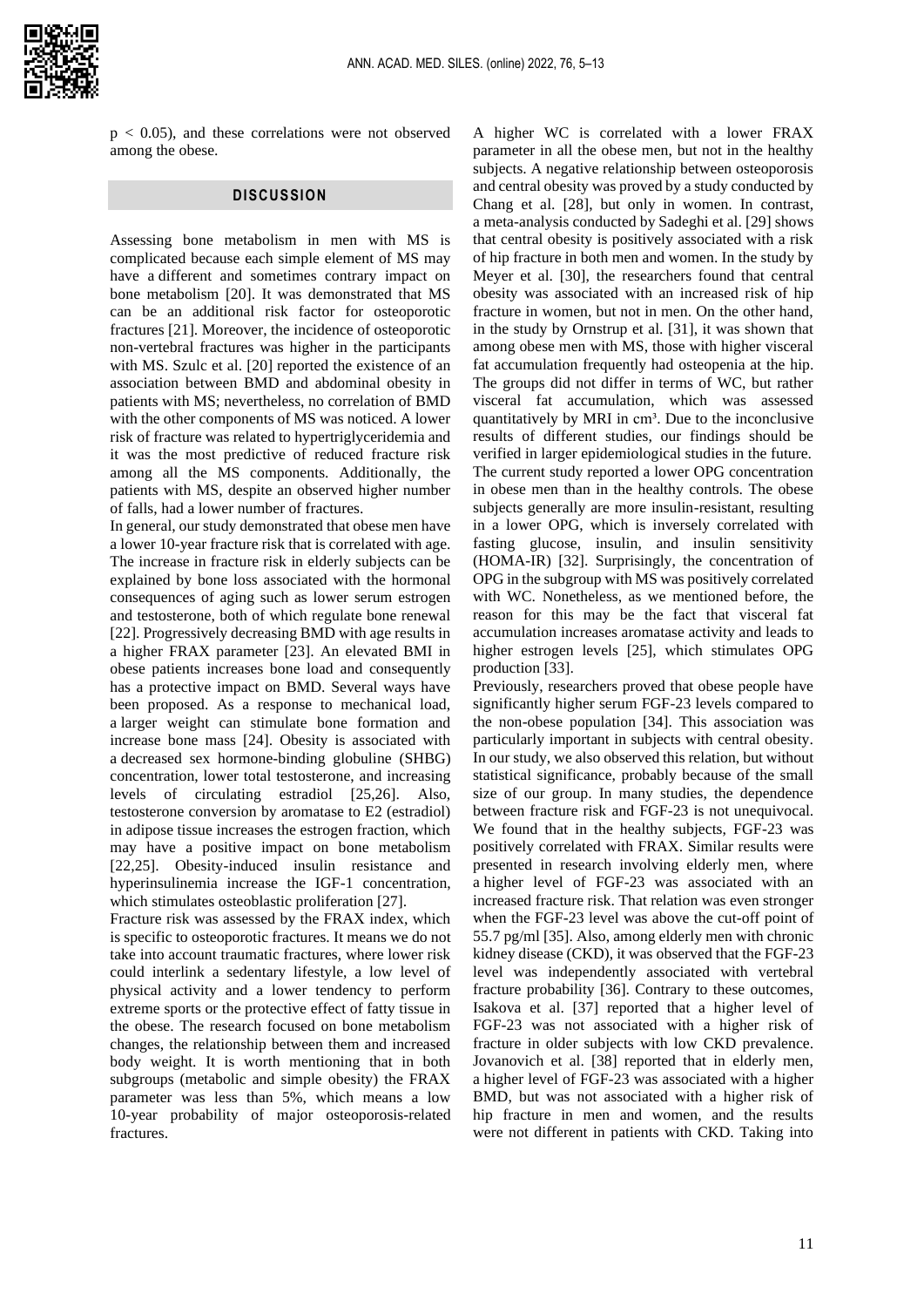

consideration obese men, our study did not prove associations between FGF-23 and FRAX. The reason for this fact may be the occurrence of obesity and metabolic disorders in this population, which influences the FGF-23 serum level or in the obese population that association does not exist. There is a limited number of studies on the links between fracture risk in obese men with central obesity and the FGF-23 level. The conflicting results of different studies indicate the need to conduct more studies involving different populations of patients to prove the unequivocal influence of FGF-23 on the risk of fractures.

Our study has some limitations such as the small size of the groups, lack of information on comorbidities,

#### **Author's contribution**

Study design – M.N. Grabarczyk, M.T. Holecki Data collection – M.T. Holecki Data interpretation – M.N. Grabarczyk, M.J. Gorczyca Statistical analysis – M.J. Gorczyca, P. Cieślik Manuscript preparation – M.N. Grabarczyk, M.J. Gorczyca, K. Klimek, P. Kosińska, P. Cieślik, M.T. Holecki Literature research – M.N. Grabarczyk, M.J. Gorczyca, K. Klimek, P. Kosińska

#### **REFERENCES**

**1.** Alghadir A.H., Gabr S.A., Al-Eisa E. Physical activity and lifestyle effects on bone mineral density among young adults: sociodemographic and biochemical analysis. J. Phys. Ther. Sci. 2015; 27(7): 2261–2270, doi: 10.1589/jpts.27.2261.

**2.** Alkahtani S., Aljaloud K., Yakout S., Al-Daghri N.M. Interactions between Sedentary and Physical Activity Patterns, Lean Mass, and Bone<br>
Density in Arab Men. Dis. Markers 2019: 5917573. doi: Density in Arab Men. Dis. Markers 10.1155/2019/5917573.

**3.** Stepaniak U., Micek A., Waśkiewicz A., Bielecki W., Drygas W., Janion M. et al. Prevalence of general and abdominal obesity and overweight among adults in Poland. Results of the WOBASZ II study (2013–2014) and comparison with the WOBASZ study (2003–2005). Pol. Arch. Med. Wewn. 2016; 126(9): 662–671, doi: 10.20452/pamw.3499.

**4.** Obesity and overweight in the Western Pacific World Health Organization [online] https:[//www.who.int/westernpacific/health-topics/obesity](http://www.who.int/westernpacific/health-topics/obesity) [accessed: 11.02.2022].

**5.** Flegal K.M., Shepherd J.A., Looker A.C., Graubard B.I., Borrud L.G., Ogden C.L. et al. Comparisons of percentage body fat, body mass index, waist circumference, and waist-stature ratio in adults. Am. J. Clin. Nutr. 2009; 89(2): 500–508, doi: 10.3945/ajcn.2008.26847.

**6.** Romero-Corral A., Somers V.K., Sierra-Johnson J., Thomas R.J., Collazo-Clavell M.L., Korinek J., et al. Accuracy of body mass index in diagnosing obesity in the adult general population. Int. J. Obes. (Lond). 2008; 32(6): 959–966, doi: 10.1038/ijo.2008.11.

**7.** Vanderwall C., Randall Clark R., Eickhoff J., Carrel A.L. BMI is a poor predictor of adiposity in young overweight and obese children. BMC Pediatr. 2017; 17(1): 135, doi: 10.1186/s12887-017-0891-z.

**8.** Alberti K.G., Zimmet P., Shaw J. Metabolic syndrome – a new world-wide definition. A Consensus Statement from the International Diabetes Federation. Diabet. Med. 2006; 23(5): 469–480, doi: 10.1111/j.1464-5491.2006.01858.x.

**9.** Glaser D.L., Kaplan F.S. Osteoporosis. Definition and clinical presentation. Spine (Phila Pa 1976). 1997; 22(24 Suppl): 12S–16S, doi: 10.1097/00007632-199712151-00003.

**10.** Pasco J.A., Seeman E., Henry M.J., Merriman E.N., Nicholson G.C., Kotowicz M.A. The population burden of fractures originates in women with osteopenia, not osteoporosis. Osteoporos. Int. 2006; 17(9): 1404–1409, doi: 10.1007/s00198-006-0135-9.

**11.** Lespessailles E., Cortet B., Legrand E., Guggenbuhl P., Roux C. Low- -trauma fractures without osteoporosis. Osteoporos. Int. 2017; 28(6): 1771– –1778, doi: 10.1007/s00198-017-3921-7.

**12.** Kanis J.A., Johansson H., Harvey N.C., McCloskey E.V. A brief history of FRAX. Arch. Osteoporos. 2018; 13(1): 118, doi: 10.1007/s11657-018-0510-0.

history of past fractures, and BMD. Moreover, the research included only Caucasian men aged  $\geq$  54 years. Therefore, the obtained results cannot be applied to women, other ethnic groups, or the younger population.

## **CONCLUSIONS**

- 1. Obesity is associated with decreased 10-year fracture risk, which is correlated with age.
- 2. Obese patients on average have lower levels of OPG than non-obese subjects.
- 3. Healthy subjects with a higher FGF-23 level have an increased 10-year fracture risk.

13. FRAX® Fracture Risk Assessment Tool (Centre for Metabolic Bone Diseases, University of Sheffield, UK) [online] University of Sheffield, <https://www.sheffield.ac.uk/FRAX/index.aspx> [accessed: 11.02.2022].

**14.** Liu W., Xu C., Zhao H., Xia P., Song R., Gu J. et al. Osteoprotegerin Induces Apoptosis of Osteoclasts and Osteoclast Precursor Cells via the Fas/Fas Ligand Pathway. PLoS One 2015; 10(11): e0142519, doi: 10.1371/journal.pone.0142519.

**15.** Hofbauer L.C., Khosla S., Dunstan C.R., Lacey D.L., Spelsberg T.C., Riggs B.L. Estrogen stimulates gene expression and protein production of osteoprotegerin in human osteoblastic cells. Endocrinology 1999; 140(9): 4367–4370, doi: 10.1210/endo.140.9.7131.

**16.** Jabbar S., Drury J., Fordham J.N., Datta H.K., Francis R.M., Tuck S.P. Osteoprotegerin, RANKL and bone turnover in postmenopausal osteoporosis. J. Clin. Pathol. 2011; 64(4): 354–357, doi: 10.1136/jcp.2010.086595.

**17.** Wang H., Yoshiko Y., Yamamoto R., Minamizaki T., Kozai K., Tanne K. et al. Overexpression of fibroblast growth factor 23 suppresses osteoblast differentiation and matrix mineralization in vitro. J. Bone Miner. Res. 2008; 23(6): 939–948, doi: 10.1359/jbmr.080220.

**18.** Vasikaran S., Eastell R., Bruyère O., Foldes A.J., Garnero P., Griesmacher A. et al. Markers of bone turnover for the prediction of fracture risk and monitoring of osteoporosis treatment: a need for international reference standards. Osteoporos. Int. 2011; 22(2): 391–420, doi: 10.1007/s00198-010-1501-1.

**19.** Shetty S., Kapoor N., Bondu J.D., Thomas N., Paul T.V. Bone turnover markers: Emerging tool in the management of osteoporosis. Indian J. Endocrinol. Metab. 2016; 20(6): 846–852, doi: 10.4103/2230-8210.192914.

**20.** Szulc P., Varennes A., Delmas P.D., Goudable J., Chapurlat R. Men with metabolic syndrome have lower bone mineral density but lower fracture risk – the MINOS study. J. Bone Miner Res. 2010; 25(6): 1446–1454, doi: 10.1002/jbmr.13.

**21.** von Muhlen D., Safii S., Jassal S.K., Svartberg J., Barrett-Connor E. Associations between the metabolic syndrome and bone health in older men and women: the Rancho Bernardo Study. Osteoporos. Int. 2007; 18(10): 1337– –1344, doi: 10.1007/s00198-007-0385-1.

**22.** Mohamad N.V., Soelaiman I.N., Chin K.Y. A concise review of testosterone and bone health. Clin. Interv. Aging 2016; 11: 1317–1324, doi: 10.2147/CIA.S115472.

**23.** Johansson H., Azizieh F., Al Ali N., Alessa T., Harvey N.C., McCloskey E. et al. FRAX- vs. T-score-based intervention thresholds for osteoporosis. Osteoporos. Int. 2017; 28(11): 3099–3105, doi: [10.1007/s00198-017-4160-7.](https://doi.org/10.1007/s00198-017-4160-7)

**24.** Lecka-Czernik B., Stechschulte L.A., Czernik P.J., Dowling A.R. High bone mass in adult mice with diet-induced obesity results from a combination of initial increase in bone mass followed by attenuation in bone formation;